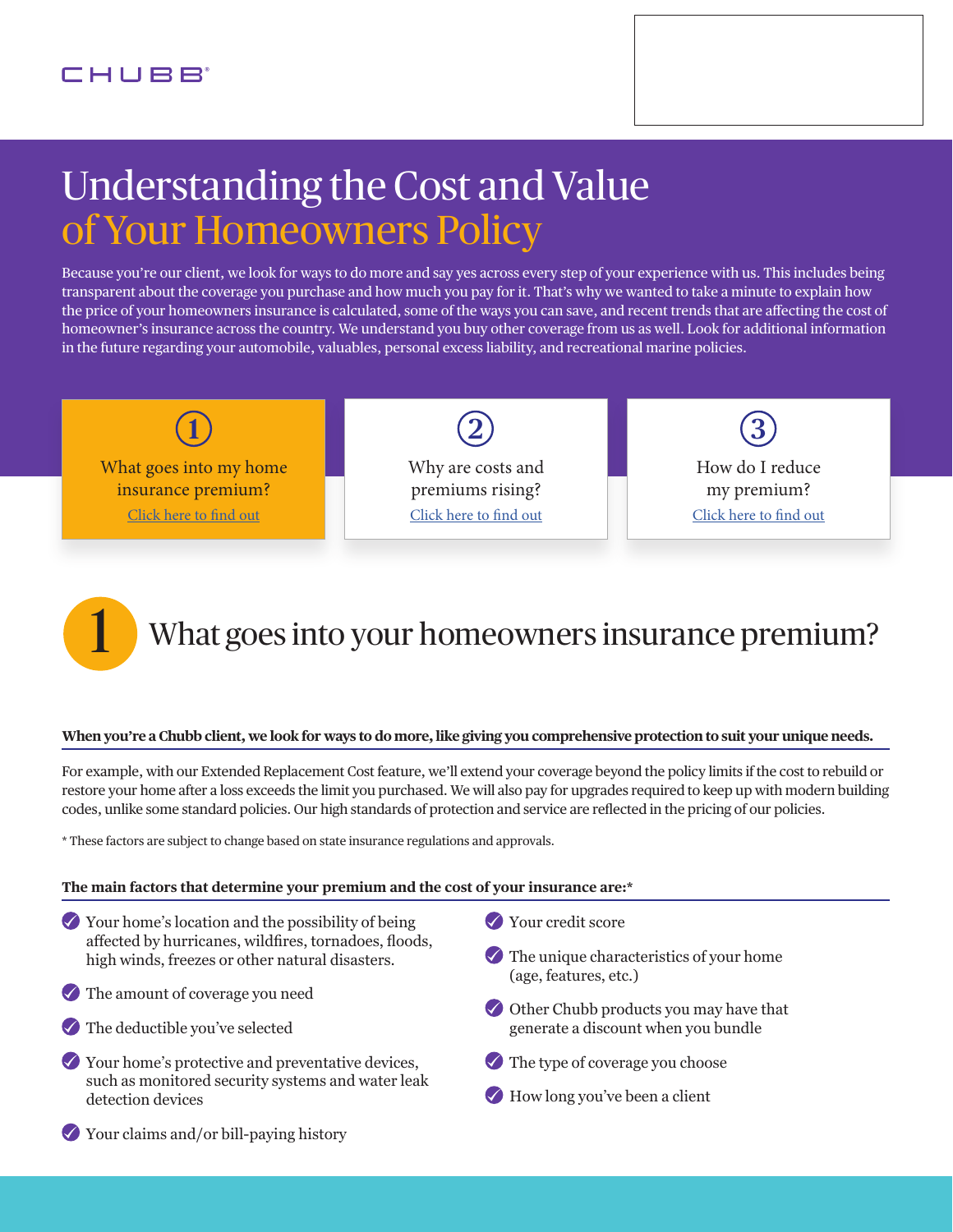## The amount of coverage you need does not equal the market value of your home

Since the amount of coverage you need is an important factor in the cost of your insurance, you may be questioning the value of your home on your policy, particularly if it differs greatly from the market value of your home. It's important for you to know that the coverage amount for your home is not based on the market value of your home.



## Your home's coverage amount is based on its replacement cost

Replacement Cost coverage is based on what it would cost to rebuild your home as is, with the same level of detail and finishes, taking into account the cost of things today, such as materials and labor. So, if your kitchen is five years old and was damaged in an insured loss, it would need to be replaced with new cabinets, flooring, and appliances, paying today's costs.



## Market value is a different thing altogether

The market value of your home is influenced by a variety of factors, such as the number of other homes on the market, the value of the land, recent sales in the area, conditions in the neighborhood itself, the quality of schools in the area, and commuting distances to corporate centers. These factors influence the value of your home but have little bearing on the actual cost to rebuild or the amount of insurance you should purchase.



Other factors may impact your home's replacement cost

Even if your home was built recently, material and labor costs may have risen, even in just a few years. Builders will also often charge a premium for rebuilding a single home because they don't have the same discounts and economies of scale available as they do when building multiple homes in a community. There may also be a "demand surge" where the prices of construction materials and labor become inflated after a major event such as an earthquake, wildfire, hurricane, or flood. These are all factors that may impact the appropriate amount of coverage needed for your home.

At Chubb, we want to help make sure you have the proper coverage, so you don't have to worry about repairing, replacing, or rebuilding your home in the event of a claim. With our Extended Replacement Cost feature, you can feel confident your home is protected, even if the cost to rebuild is more than your coverage amount.

## Chubb Masterpiece® Homeowners Coverage Highlights

We understand the care and effort it takes to turn a house into your unique home, and we want to make sure you have the coverage to protect it. Here are some additional coverages that separate our protection from "standard" policies:



### **Replacement value for belongings**

Your belongings are insured for the amount it costs to replace them today, without deduction for depreciation, up to the limit you chose on your policy. Standard policies often offer coverage on an "Actual Cash Value" basis, which applies depreciation to your lost or damaged items.



### **Take the cash instead**

We'll give you cash, up to your policy limit, if you don't want to rebuild or replace your contents after a covered loss.



### **Bring it up to code**

If you're rebuilding after a total loss, we'll pay for you to bring the damaged areas of your home up to the current code, including electrical and plumbing.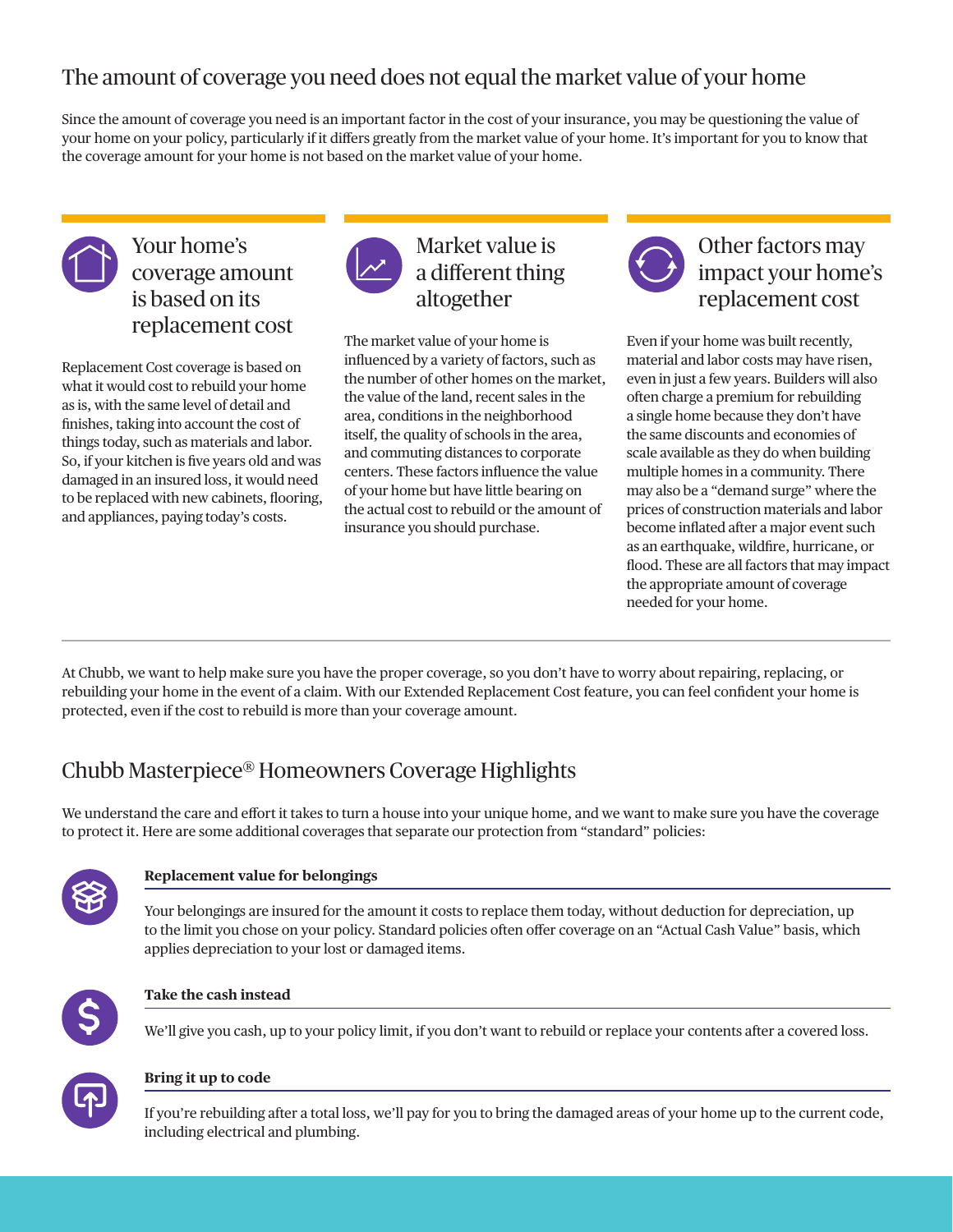

**2** Why are costs and premiums rising? Click here to find out



## 2 Why are costs and premiums rising?

While you can control some of the factors that affect the cost of your insurance like installing a security system or a water shut-off device, other factors like the increasing cost of repairs and the increasing number of weather events are out of your control.

For example, whether you've personally experienced a severe storm recently or just read about them in the news, severe weather is causing more insurance claims and increasing the cost of insurance worldwide.

Here are some reasons that the cost of insurance has been increasing in recent years:



### **Natural disasters are increasing in frequency**

2019 had the highest number of natural disasters on record since 2000.1 Because they are so widespread and happening so frequently these days, you've probably either experienced an event - like a flood, intense thunderstorm, hailstorm or wildfire - or know someone who has.



### **Storms are much more severe and costly**

Not only are storms happening more often, but they are causing more damage than they used to. In fact, in the last two decades, the U.S. has experienced double the number of storms or other natural events that produce damage of \$1B or more. According to The National Oceanic and Atmospheric Administration, 2019 was the second wettest year on record. So, even if you're not in a flood zone, you may have experienced excessive wind and rain leading to flooding and had to deal with the damage it caused.



### **Increasing costs of skilled labor, building materials and upgraded appliances**

A shortage of skilled labor can also increase the cost of insurance, lengthen construction timelines, and extend the amount of time you need to live somewhere else - all of which increases the cost of repairing a home. For example, in the last 11 years, asphalt shingles for roofing have increased 75% even after adjusting for inflation. Not only that, but the skilled craftsmen you may need for carpentry work or specialized contracting are becoming harder to find and only available at more expensive rates.

1 Aon Catastrophe Insight

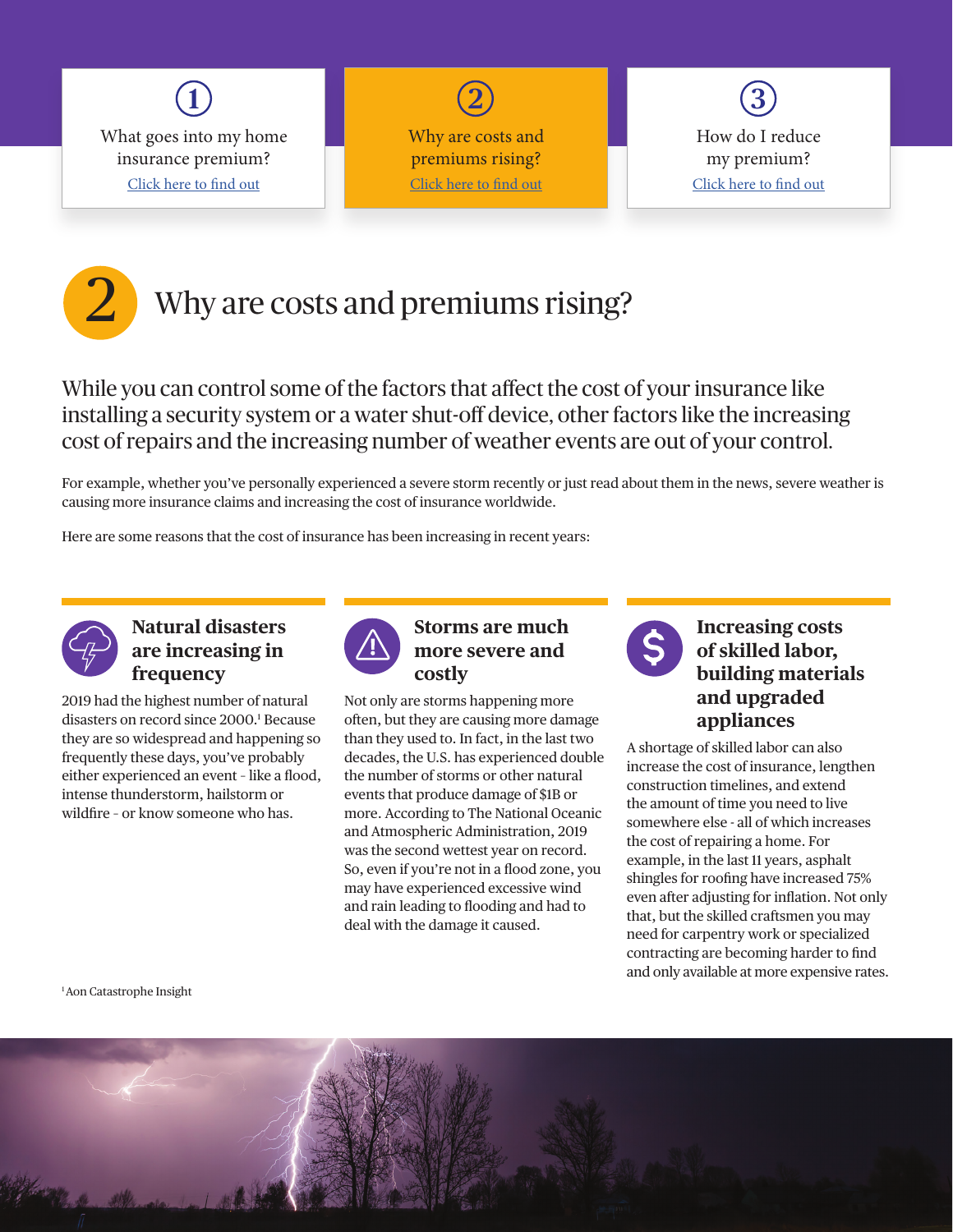## Cost Trends in Common Building Materials

Home: Material costs common in reconstruction, 2008 vs. 2019



Technologies have also increased the replacement cost of household items

Home3 : Material costs for premium appliances, 2000 vs 2019



1. Source: Fast Markets RISI

2. Source: US Federal Reserve Board

3. Data obtained from individual manufacturer websites and related articles in Forbes, NY Times, and Consumer Reports.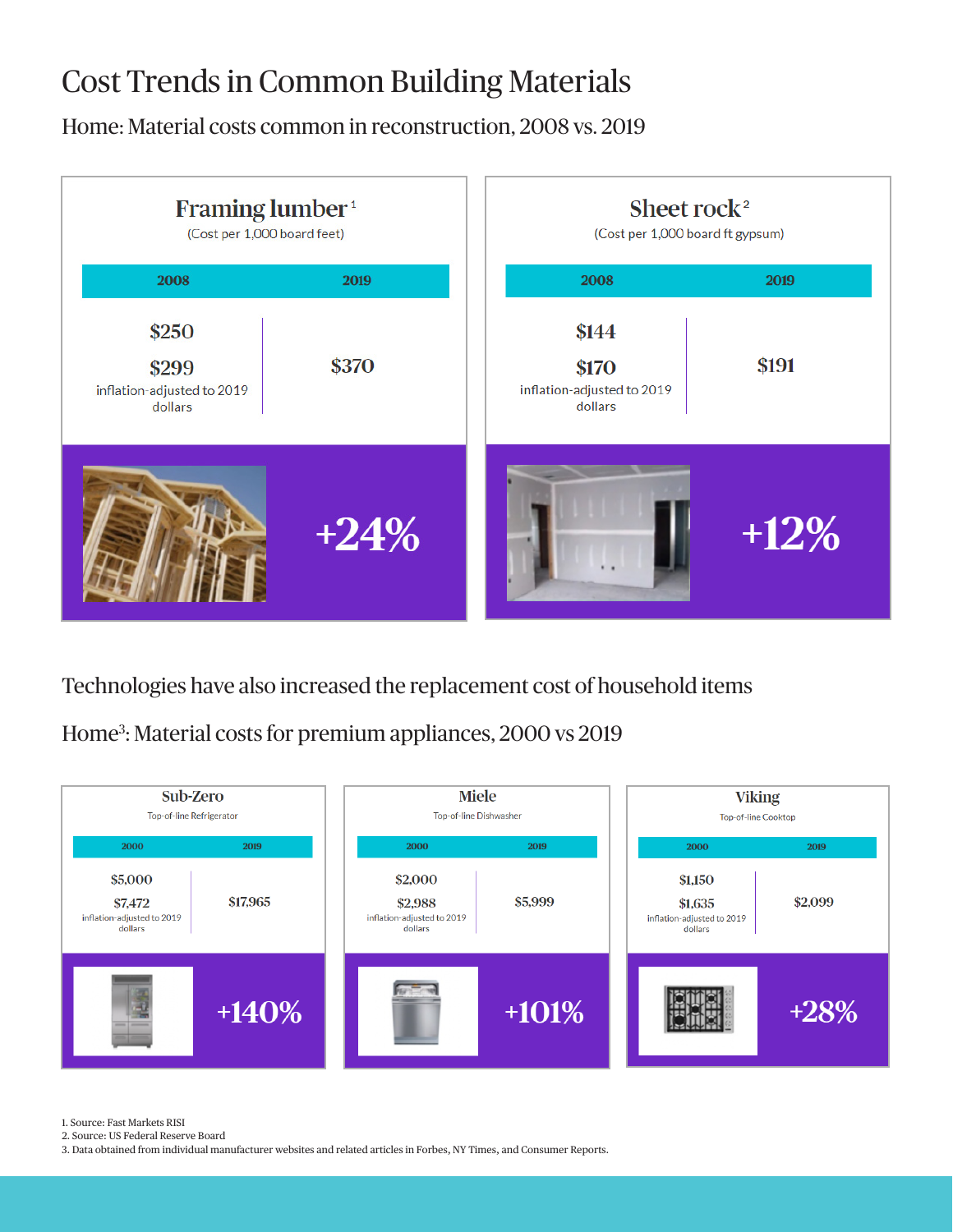

**2** Why are costs and premiums rising? Click here to find out

**3** How do I reduce my premium? Click here to find out



In addition to broad coverage to keep you protected and industry-leading claims service to get you back to normal quickly after a loss, Chubb offers ways to save money by keeping your home safe, preventing water leaks, and looking at your coverage in new ways. Here are a few ideas to consider that can help lower the cost of your homeowner's insurance.

### **Explore Different Deductible Options**

You can often save money, sometimes a considerable amount, simply by increasing the deductible on your policy. Consider how much you could pay for a loss without significantly affecting your lifestyle, and then ask your agent or broker to estimate how much you could save with a range of higher deductibles. Since you won't experience a loss every year, consider how much your deductible savings can add up over time.

### **Policy Discounts and Credits**

You can also reduce the cost of your policy with discounts and credits. The availability and impact of the following credits will vary by state and amount, but in general, each one ranges from 5 to 10%.



Install a centrally monitored security/ fire system

You may be eligible for discounts if you have a central station security system that notifies your fire department if a fire is detected in your home.



Protect your home from the most frequent cause of loss: plumbing failures

Major water leaks inside the home can not only cost a lot, but often force you to move out while repairs happen. You can avoid this – and save money – by installing a water shut-off device.



Package policies together

Not only do you save money by staying a Chubb client, but you can also save additional money by combining your home policy with other products such as auto, valuables, and excess liability coverage.